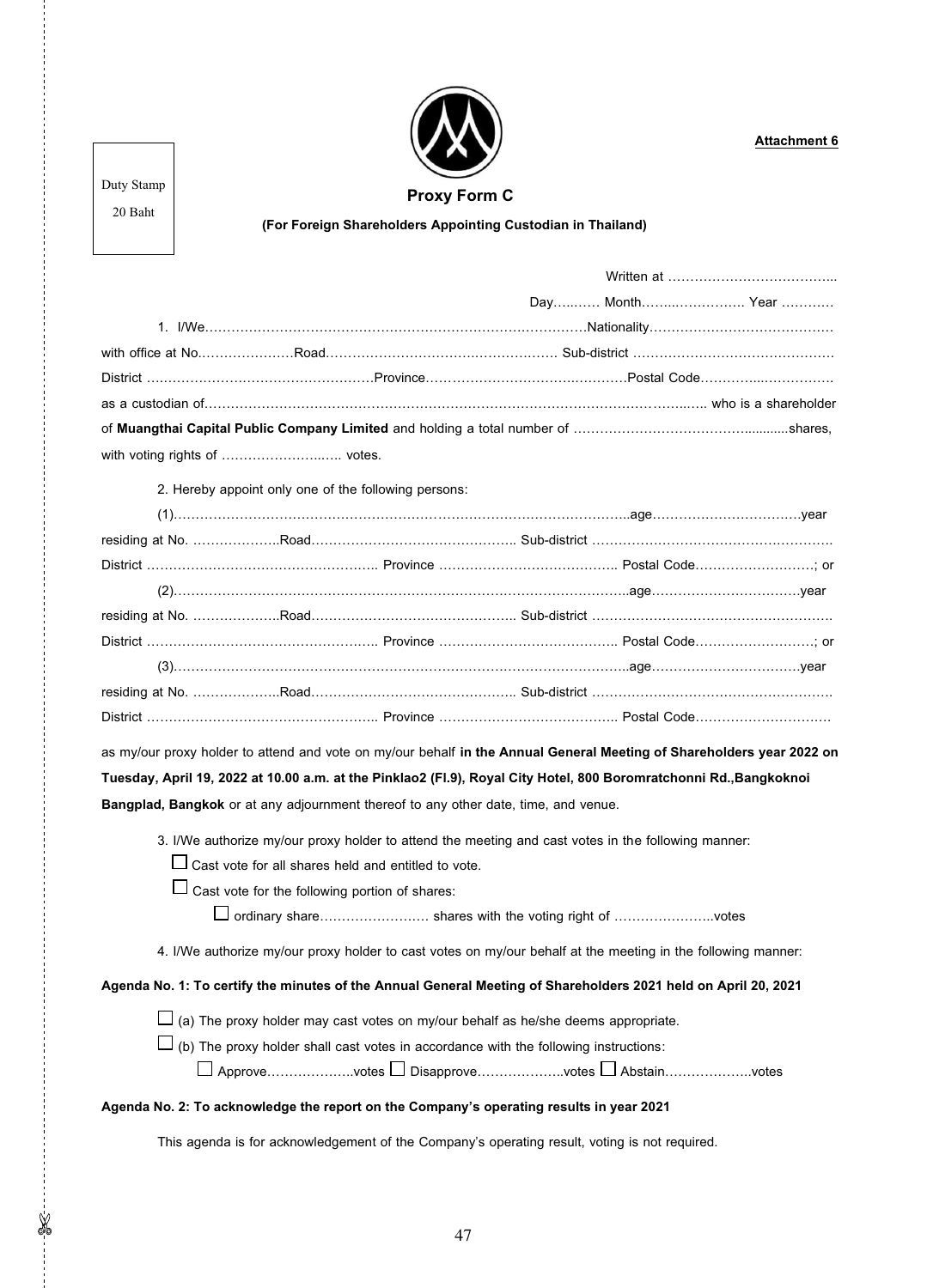| Agenda No. 3: To consider and approve the financial statements for the year ended December 31, 2021               |  |  |  |  |
|-------------------------------------------------------------------------------------------------------------------|--|--|--|--|
| $\Box$ (a) The proxy holder may cast votes on my/our behalf as he/she deems appropriate.                          |  |  |  |  |
| $\Box$ (b) The proxy holder shall cast votes in accordance with the following instructions:                       |  |  |  |  |
| $\Box$ Approve…………………votes $\Box$ Disapprove………………votes $\Box$ Abstain…………………votes                                |  |  |  |  |
|                                                                                                                   |  |  |  |  |
| Agenda No. 4: To consider and approve the 2021 profit allacation and the dividend payment                         |  |  |  |  |
| $\Box$ (a) The proxy holder may cast votes on my/our behalf as he/she deems appropriate.                          |  |  |  |  |
| $\Box$ (b) The proxy holder shall cast votes in accordance with the following instructions:                       |  |  |  |  |
| $\Box$ Approvevotes $\Box$ Disapprovevotes $\Box$ Abstainvotes                                                    |  |  |  |  |
| Agenda No. 5: To consider and approve the election of directors in replacement of those to be retired by rotation |  |  |  |  |
| (a) The proxy holder may cast votes on my/our behalf as he/she deems appropriate.                                 |  |  |  |  |
| (b) The proxy holder shall cast votes in accordance with the following instructions:                              |  |  |  |  |
| To elect all nominated persons as a group                                                                         |  |  |  |  |
| $\Box$ Approvevotes $\Box$ Disapprovevotes $\Box$ Abstainvotes                                                    |  |  |  |  |
| To elect each nominated person individually                                                                       |  |  |  |  |
| Name of the director: Adm.Apichart Pengsritong                                                                    |  |  |  |  |
| $\Box$ Approvevotes $\Box$ Disapprovevotes $\Box$ Abstainvotes                                                    |  |  |  |  |
| Name of the director: Mr.Chuchat Petaumpai                                                                        |  |  |  |  |
| $\Box$ Approvevotes $\Box$ Disapprovevotes $\Box$ Abstainvotes                                                    |  |  |  |  |
| Agenda No. 6: To consider and approve directors' remuneration in year 2022                                        |  |  |  |  |
| $\Box$ (a) The proxy holder may cast votes on my/our behalf as he/she deems appropriate.                          |  |  |  |  |
| $\Box$ (b) The proxy holder shall cast votes in accordance with the following instructions:                       |  |  |  |  |
| $\Box$ Approvevotes $\Box$ Disapprovevotes $\Box$ Abstainvotes                                                    |  |  |  |  |
| Agenda No. 7: To consider and approve the appointment of the auditors and their remuneration for the year 2022    |  |  |  |  |
| (a) The proxy holder may cast votes on my/our behalf as he/she deems appropriate.                                 |  |  |  |  |
| $\Box$ (b) The proxy holder shall cast votes in accordance with the following instructions:                       |  |  |  |  |
| $\Box$ Approvevotes $\Box$ Disapprovevotes $\Box$ Abstainvotes                                                    |  |  |  |  |
| Agenda No. 8: To consider and approve the issuance and offering the debentures.                                   |  |  |  |  |
| $\Box$ (a) The proxy holder may cast votes on my/our behalf as he/she deems appropriate.                          |  |  |  |  |
| $\Box$ (b) The proxy holder shall cast votes in accordance with the following instructions:                       |  |  |  |  |
| $\Box$ Approvevotes $\Box$ Disapprovevotes $\Box$ Abstainvotes                                                    |  |  |  |  |
|                                                                                                                   |  |  |  |  |
| Agenda No. 9: To consider and approve the amendment of the objectives and amending the Memorandum of              |  |  |  |  |
| <b>Association Clause 3. of the Company</b>                                                                       |  |  |  |  |
| $\Box$ (a) The proxy holder may cast votes on my/our behalf as he/she deems appropriate.                          |  |  |  |  |
| $\Box$ (b) The proxy holder shall cast votes in accordance with the following instructions:                       |  |  |  |  |
| $\Box$ Approvevotes $\Box$ Disapprovevotes $\Box$ Abstainvotes                                                    |  |  |  |  |